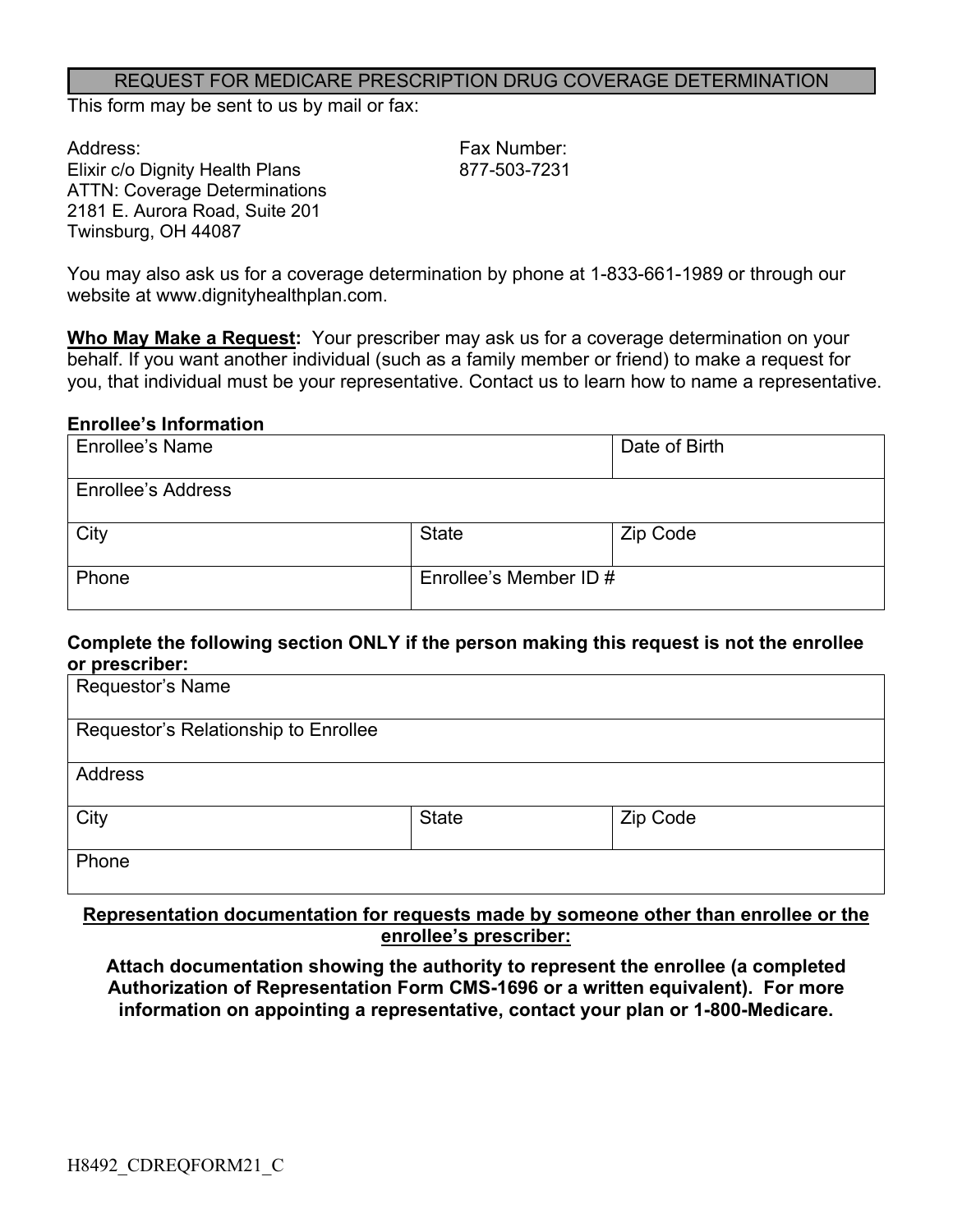**Name of prescription drug you are requesting** (if known, include strength and quantity requested per month):

## **Type of Coverage Determination Request**

☐ I need a drug that is not on the plan's list of covered drugs (formulary exception).*\**

 $\Box$  I have been using a drug that was previously included on the plan's list of covered drugs, but is being removed or was removed from this list during the plan year (formulary exception).*\**

 $\Box$  I request prior authorization for the drug my prescriber has prescribed.\*

 $\Box$  I request an exception to the requirement that I try another drug before I get the drug my prescriber prescribed (formulary exception).\*

 $\Box$  I request an exception to the plan's limit on the number of pills (quantity limit) I can receive so that I can get the number of pills my prescriber prescribed (formulary exception).<sup>\*</sup>

 $\Box$  My drug plan charges a higher copayment for the drug my prescriber prescribed than it charges for another drug that treats my condition, and I want to pay the lower copayment (tiering exception).*\**

 $\Box$  I have been using a drug that was previously included on a lower copayment tier, but is being moved to or was moved to a higher copayment tier (tiering exception).*\**

 $\Box$  My drug plan charged me a higher copayment for a drug than it should have.

 $\Box$ I want to be reimbursed for a covered prescription drug that I paid for out of pocket.

**\*NOTE: If you are asking for a formulary or tiering exception, your prescriber MUST provide a statement supporting your request. Requests that are subject to prior authorization (or any other utilization management requirement), may require supporting information. Your prescriber may use the attached "Supporting Information for an Exception Request or Prior Authorization" to support your request.**

Additional information we should consider *(attach any supporting documents)*:

## **Important Note: Expedited Decisions**

If you or your prescriber believe that waiting 72 hours for a standard decision could seriously harm your life, health, or ability to regain maximum function, you can ask for an expedited (fast) decision. If your prescriber indicates that waiting 72 hours could seriously harm your health, we will automatically give you a decision within 24 hours. If you do not obtain your prescriber's support for an expedited request, we will decide if your case requires a fast decision. You cannot request an expedited coverage determination if you are asking us to pay you back for a drug you already received.

H8492\_CDREQFORM21\_C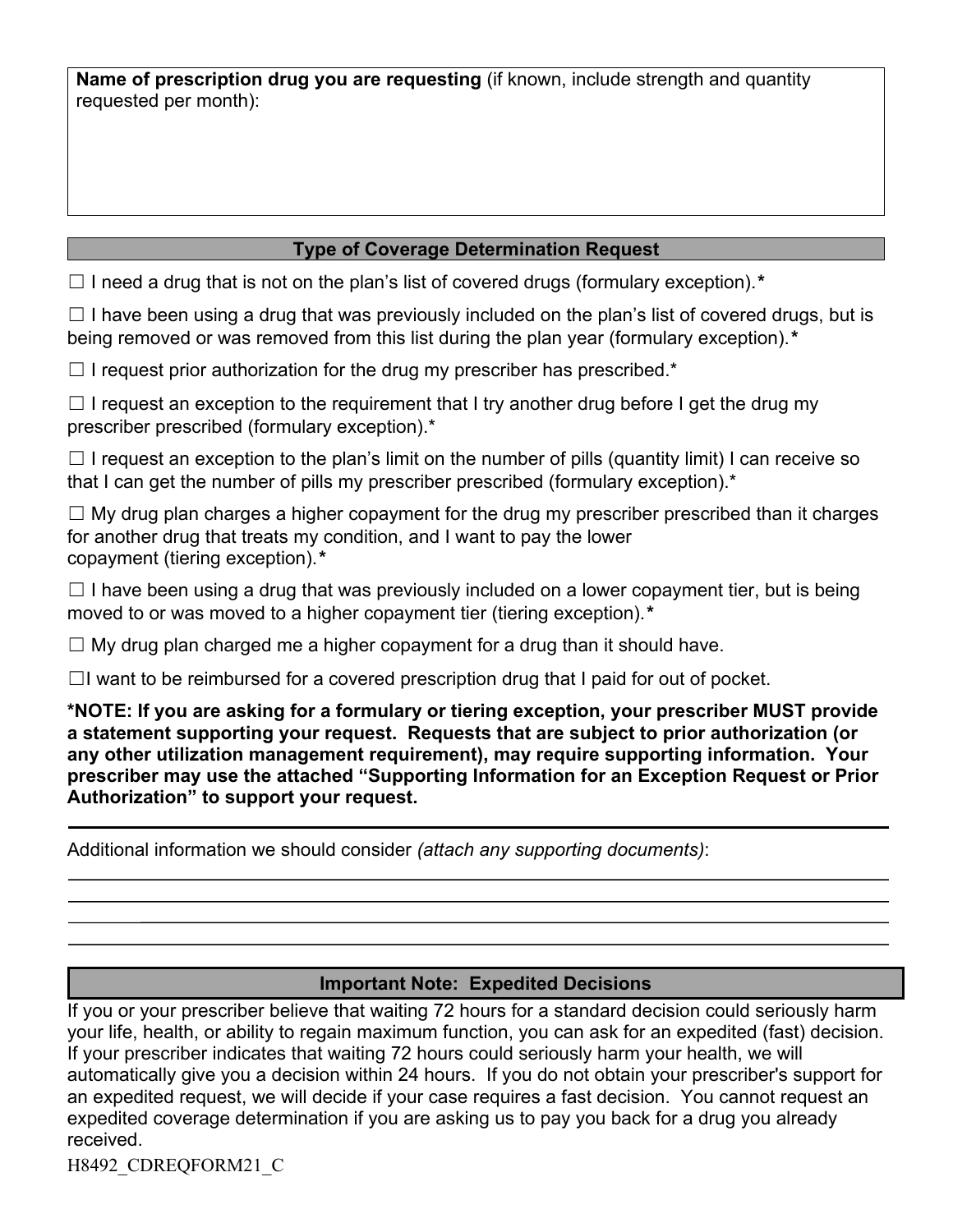# ☐**CHECK THIS BOX IF YOU BELIEVE YOU NEED A DECISION WITHIN 24 HOURS (if you have a supporting statement from your prescriber, attach it to this request).**

| Signature: | Date: |
|------------|-------|
|------------|-------|

### **Supporting Information for an Exception Request or Prior Authorization**

FORMULARY and TIERING EXCEPTION requests cannot be processed without a prescriber's supporting statement. PRIOR AUTHORIZATION requests may require supporting information.

☐**REQUEST FOR EXPEDITED REVIEW: By checking this box and signing below, I certify that applying the 72 hour standard review timeframe may seriously jeopardize the life or health of the enrollee or the enrollee's ability to regain maximum function.**

| <b>Prescriber's Information</b> |              |     |          |
|---------------------------------|--------------|-----|----------|
| Name                            |              |     |          |
| Address                         |              |     |          |
| City                            | <b>State</b> |     | Zip Code |
| <b>Office Phone</b>             |              | Fax |          |
| Prescriber's Signature          |              |     | Date     |

| <b>Diagnosis and Medical Information</b>                                                                                                                                                                                                                                                                                    |                                                        |  |                                         |
|-----------------------------------------------------------------------------------------------------------------------------------------------------------------------------------------------------------------------------------------------------------------------------------------------------------------------------|--------------------------------------------------------|--|-----------------------------------------|
| Medication:                                                                                                                                                                                                                                                                                                                 | Strength and Route of Administration:                  |  | Frequency:                              |
| Date Started:                                                                                                                                                                                                                                                                                                               | Expected Length of Therapy:<br>Quantity per 30 days    |  |                                         |
| $\Box$ NEW START                                                                                                                                                                                                                                                                                                            |                                                        |  |                                         |
| Height/Weight:                                                                                                                                                                                                                                                                                                              | Drug Allergies:                                        |  |                                         |
| DIAGNOSIS - Please list all diagnoses being treated with the requested<br>drug and corresponding ICD-10 codes.<br>(If the condition being treated with the requested drug is a symptom e.g. anorexia, weight loss, shortness of<br>breath, chest pain, nausea, etc., provide the diagnosis causing the symptom(s) if known) |                                                        |  | ICD-10 Code(s)                          |
| <b>Other RELAVENT DIAGNOSES:</b>                                                                                                                                                                                                                                                                                            |                                                        |  | ICD-10 Code(s)                          |
| <b>DRUG HISTORY:</b> (for treatment of the condition(s) requiring the requested drug)                                                                                                                                                                                                                                       |                                                        |  |                                         |
| <b>DRUGS TRIED</b><br>(if quantity limit is an issue, list unit<br>dose/total daily dose tried)                                                                                                                                                                                                                             | DATES of Drug Trials   RESULTS of previous drug trials |  | <b>FAILURE vs INTOLERANCE (explain)</b> |
|                                                                                                                                                                                                                                                                                                                             |                                                        |  |                                         |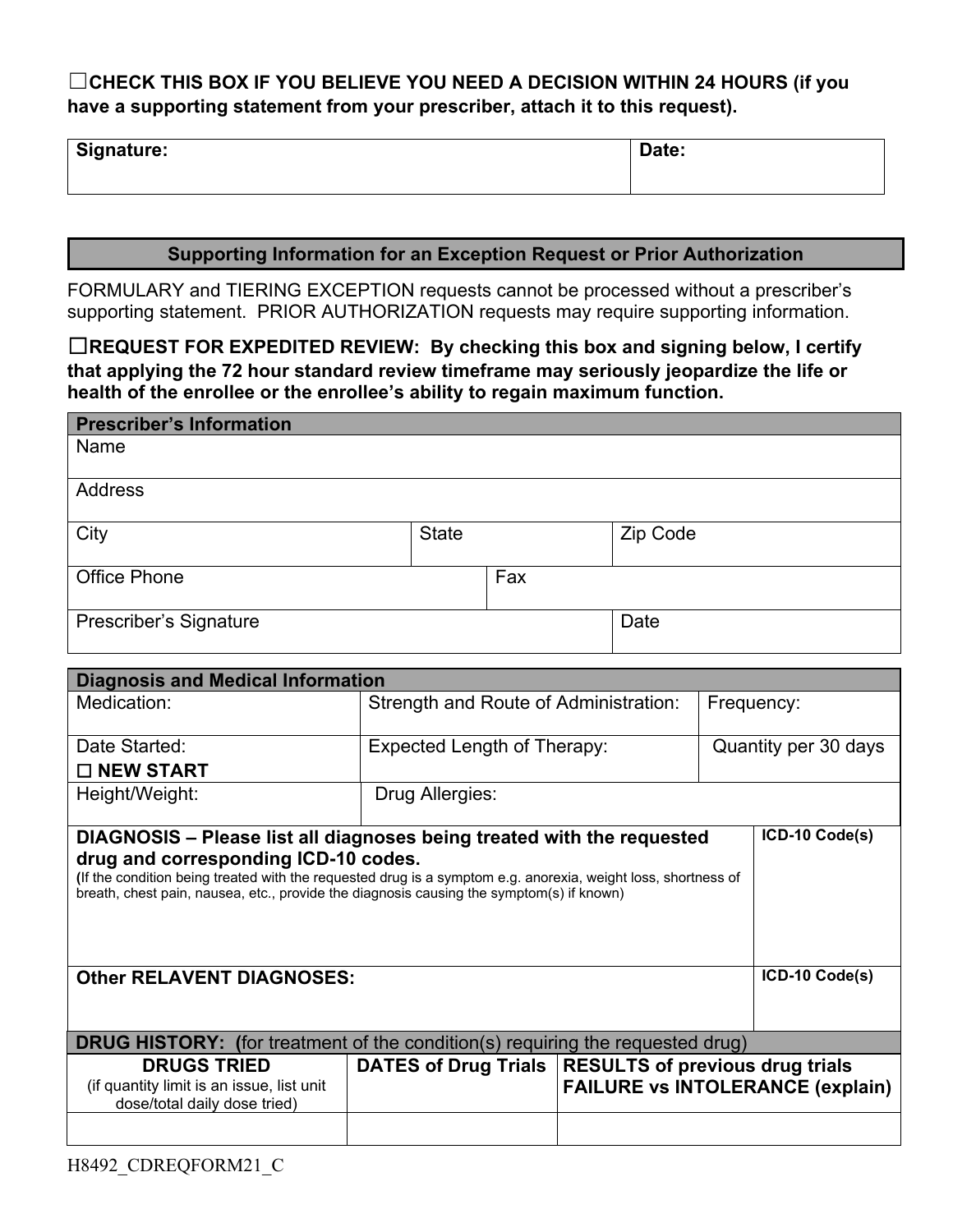| <b>DRUGS TRIED</b><br>(if quantity limit is an issue, list unit<br>dose/total daily dose tried) | <b>DATES of Drug Trials</b> | <b>RESULTS of previous drug trials</b><br><b>FAILURE vs INTOLERANCE (explain)</b>              |
|-------------------------------------------------------------------------------------------------|-----------------------------|------------------------------------------------------------------------------------------------|
|                                                                                                 |                             |                                                                                                |
|                                                                                                 |                             |                                                                                                |
|                                                                                                 |                             |                                                                                                |
|                                                                                                 |                             | What is the enrollee's current drug regimen for the condition(s) requiring the requested drug? |

| <b>DRUG SAFETY</b>                                                                                                                                                                                     |               |              |  |
|--------------------------------------------------------------------------------------------------------------------------------------------------------------------------------------------------------|---------------|--------------|--|
| Any FDA NOTED CONTRAINDICATIONS to the requested drug?                                                                                                                                                 | $\square$ YES | $\square$ NO |  |
| Any concern for a DRUG INTERACTION with the addition of the requested drug to the enrollee's current                                                                                                   |               |              |  |
| drug regimen?                                                                                                                                                                                          | $\square$ YES | $\square$ NO |  |
| If the answer to either of the questions noted above is yes, please 1) explain issue, 2) discuss the benefits<br>vs potential risks despite the noted concern, and 3) monitoring plan to ensure safety |               |              |  |
| HIGH RISK MANAGEMENT OF DRUGS IN THE ELDERLY                                                                                                                                                           |               |              |  |
| If the enrollee is over the age of 65, do you feel that the benefits of treatment with the requested drug                                                                                              |               |              |  |
| outweigh the potential risks in this elderly patient?                                                                                                                                                  | □ YES         | $\Box$ NO    |  |
| OPIOIDS - (please complete the following questions if the requested drug is an opioid)                                                                                                                 |               |              |  |
| What is the daily cumulative Morphine Equivalent Dose (MED)?                                                                                                                                           |               | mg/day       |  |
| Are you aware of other opioid prescribers for this enrollee?<br>If so, please explain.                                                                                                                 | $\square$ YES | $\square$ NO |  |
| Is the stated daily MED dose noted medically necessary?                                                                                                                                                | $\sqcap$ YES  | $\Box$ NO    |  |
| Would a lower total daily MED dose be insufficient to control the enrollee's pain?                                                                                                                     | $\square$ YES | $\square$ NO |  |
| <b>RATIONALE FOR REQUEST</b>                                                                                                                                                                           |               |              |  |